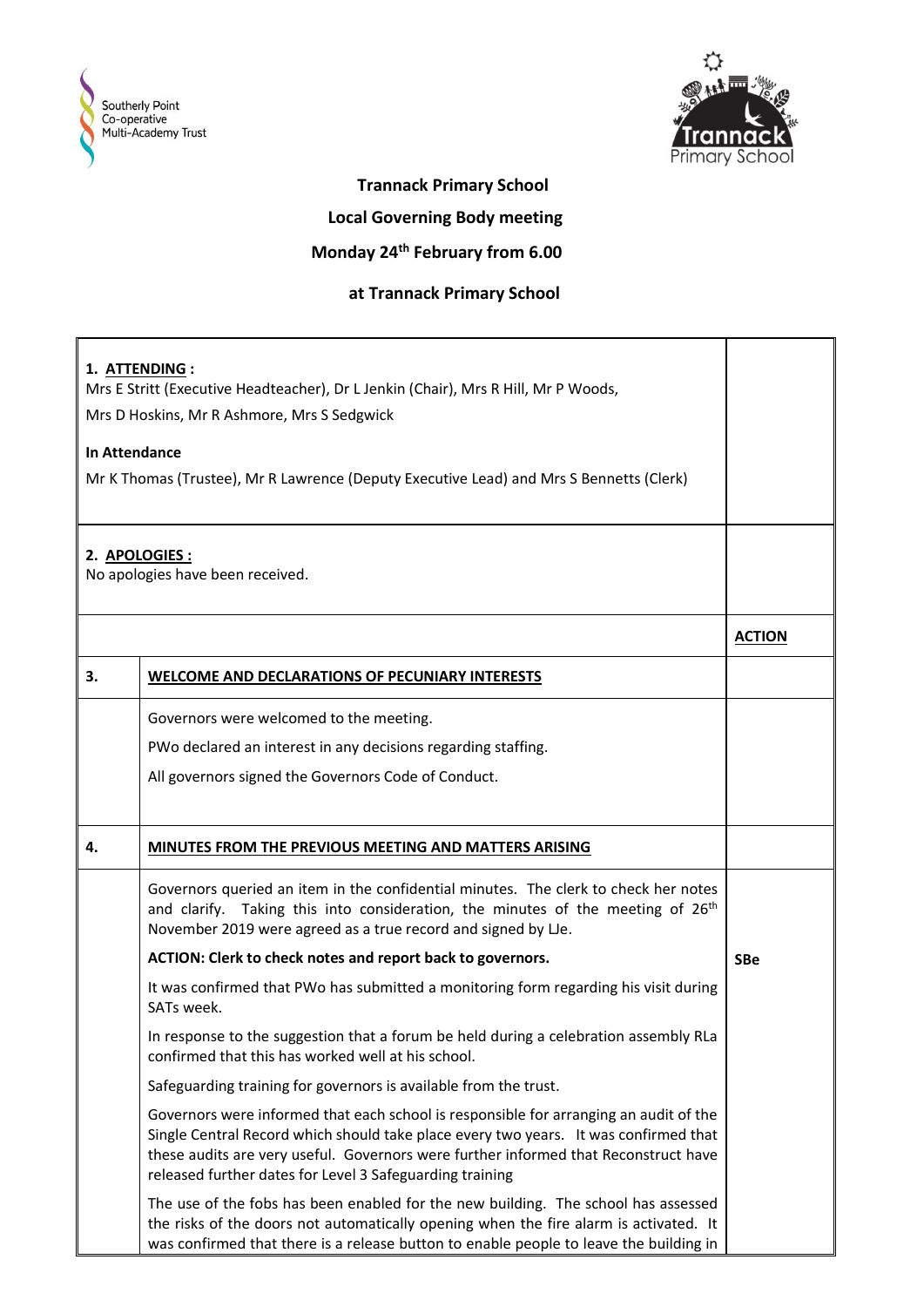|    | the event of a fire.                                                                                                                                                                                                                                                                                                                                                                                            |            |
|----|-----------------------------------------------------------------------------------------------------------------------------------------------------------------------------------------------------------------------------------------------------------------------------------------------------------------------------------------------------------------------------------------------------------------|------------|
|    | Q. Has this become part of the fire drill?                                                                                                                                                                                                                                                                                                                                                                      |            |
|    | A. Yes.                                                                                                                                                                                                                                                                                                                                                                                                         |            |
|    | It was felt that the risk of an intruder is greater than the risk of someone not being<br>able to leave the building or enter the building without a fob                                                                                                                                                                                                                                                        |            |
|    | RAs questioned whether his fob will work now and it was confirmed that it will need<br>programming for the new build. RAs indicated that he would be happy to be re-<br>trained as an out of hours keyholder.                                                                                                                                                                                                   | ESt/RAs    |
|    | <b>ACTION: RAs to be retrained.</b>                                                                                                                                                                                                                                                                                                                                                                             |            |
|    | It was also noted that the alarm is often activated due to the internal door of the back<br>porch not being properly closed.                                                                                                                                                                                                                                                                                    | <b>ESt</b> |
|    | ACTION: Address the issue with the door when building work is done in this area.                                                                                                                                                                                                                                                                                                                                |            |
|    | The clip on the gate is working well.                                                                                                                                                                                                                                                                                                                                                                           |            |
|    | The school has escalated concerns regarding the building work. PWo has attended<br>the Heath and Safety training offered by the trust which he found to be helpful. The<br>tarmacked area has been completed. Work on the Early Years outdoor area will be<br>completed during the Easter holiday.                                                                                                              | <b>PWo</b> |
|    | ACTION: PWo to make another Health and Safety visit focussing on the interior of<br>the school with a further visit following completion of the external work.                                                                                                                                                                                                                                                  |            |
|    | It was agreed to release a press report when the work has been completed. Staff<br>have been informed that the governors have escalated the building work and a<br>timeline will be included in the newsletter.                                                                                                                                                                                                 | <b>ESt</b> |
|    | ACTION: A timeline of proposed work to be included in the newsletter.                                                                                                                                                                                                                                                                                                                                           |            |
|    | DHo has prepared a Pupil Premium monitoring report.                                                                                                                                                                                                                                                                                                                                                             | <b>ESt</b> |
|    | ACTION: ESt to circulate the PP report.                                                                                                                                                                                                                                                                                                                                                                         |            |
|    | RLa asked who had prepared the report and was informed that DHo has done this as<br>governor with responsibility for Pupil Premium                                                                                                                                                                                                                                                                              |            |
|    | It was confirmed that all the named policies have been posted on the website.                                                                                                                                                                                                                                                                                                                                   |            |
|    | It was also noted that it is good to know that there is a voice for small schools within<br>the trust and that they are valued at trustee level.                                                                                                                                                                                                                                                                |            |
| 5. | FEEDBACK FROM THE TRUST BOARD                                                                                                                                                                                                                                                                                                                                                                                   |            |
|    | RLa updated the governors on the feedback from the trustees regarding the matters<br>raised at the last meeting.<br>Any solution to the additional toilets would be at a cost and the school has already<br>had a lot of investment so it would be unfair to ask for more. In addition, the<br>drainage for the potential site would be tricky and costly. The school is not out of<br>legal ratio for toilets. |            |
| 6. | <b>FEEDBACK FROM THE FORUM</b>                                                                                                                                                                                                                                                                                                                                                                                  |            |
|    | A forum has not been held.                                                                                                                                                                                                                                                                                                                                                                                      |            |
| 7. | <b>NOTIFICATION OF ANY NEWLY APPOINTED GOVERNORS / RESIGNATIONS</b>                                                                                                                                                                                                                                                                                                                                             |            |
|    | The meeting was informed that MTr has resigned as a governor, although written<br>confirmation has not been received unless it has been missed.                                                                                                                                                                                                                                                                 |            |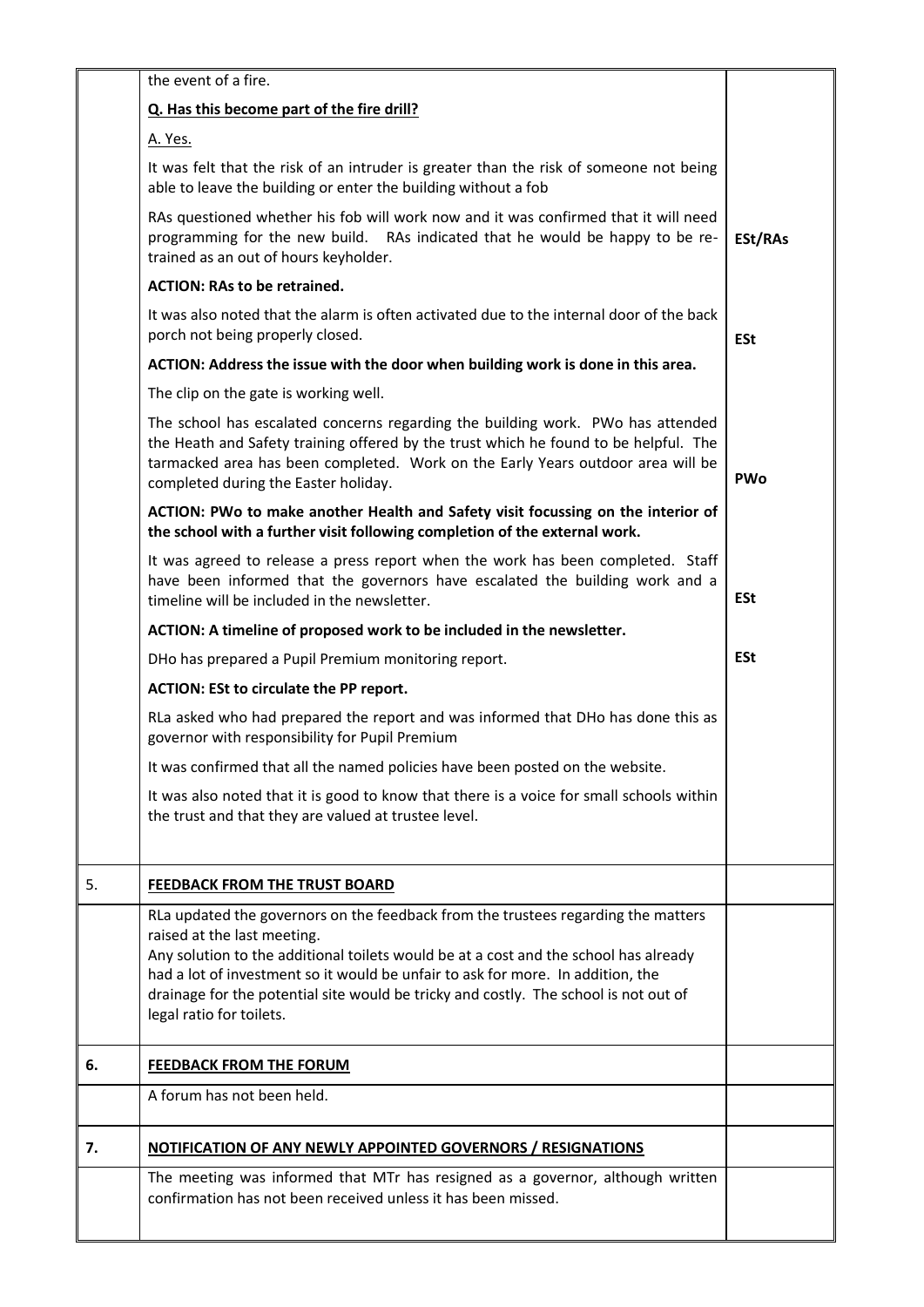| 8.  | <b>HEADTEACHER'S REPORT [TERMLY, INCLUDING FRONT PAGE SUMMARY DATA]</b>                                                                                                                                                                                                                                                                                                                                                                                            |            |
|-----|--------------------------------------------------------------------------------------------------------------------------------------------------------------------------------------------------------------------------------------------------------------------------------------------------------------------------------------------------------------------------------------------------------------------------------------------------------------------|------------|
|     | Q: Will the low number of unauthorised absences still be questioned?                                                                                                                                                                                                                                                                                                                                                                                               |            |
|     | A: Ofsted will still question and seek the rationale behind the absences.                                                                                                                                                                                                                                                                                                                                                                                          |            |
|     | The school question absences on regular days and there are various strategies that<br>can be introduced. There have been no meetings with parents this year as all<br>absences are seen to be genuine.                                                                                                                                                                                                                                                             |            |
|     | Q: At what point does an entry on My concern turn into a Safeguarding issue.                                                                                                                                                                                                                                                                                                                                                                                       |            |
|     | A: One entry on My Concern will trigger the start of a file. The file is closed when the<br>matter has been dealt with but another file can always be opened. Concerns are<br>graded $1 - 4$ depending on severity.                                                                                                                                                                                                                                                |            |
|     | The internal tracking shows that the current Year 3 children have high academic<br>attainment with no children in Year 5 working above expected level. Governors were<br>informed that the progress measure of the Year 3 children will need to be at the same<br>level to maintain this figure and the school is aware that it needs to avoid a Year 4 dip<br>for this cohort. The school has scrutinized the assessments and are confident they<br>are accurate. |            |
|     | ACTION: ESt to resend the School Development Plan and send the Curriculum<br>Action Plan (not shared with staff yet) to governors. This will be a focus at the next<br>meeting.                                                                                                                                                                                                                                                                                    | <b>ESt</b> |
|     | ACTION: The SDP evaluations to be circulated when ready.                                                                                                                                                                                                                                                                                                                                                                                                           | <b>ESt</b> |
|     | Governors were informed of the proposed building work which has already started. A<br>staff room/ intervention room will replace the old kitchen, the office space will be<br>divided to create an area for the Headteacher, the current staff room will be used as<br>an intervention space and additional staff toilet.                                                                                                                                          |            |
|     | Q: Where does intervention take place now?                                                                                                                                                                                                                                                                                                                                                                                                                         |            |
|     | A: In the hall, staff room, cabin $-$ anywhere there is a space.                                                                                                                                                                                                                                                                                                                                                                                                   |            |
| 9.  | SAFEGUARDING GOVERNOR'S REPORT [STRUCTURED QUESTIONS] [TERMLY]                                                                                                                                                                                                                                                                                                                                                                                                     |            |
|     | The S157 is due for submittal just before Easter. Lucy Wandless chairs the group of<br>DSLs who will produce a proforma.                                                                                                                                                                                                                                                                                                                                           |            |
|     | Q: What is the S157?                                                                                                                                                                                                                                                                                                                                                                                                                                               |            |
|     | The LA has a legal responsibility regarding the reporting of Safeguarding. Helen<br>Trelease will examine the report and provide feedback re Safeguarding at Trannack<br>School. The DSL and DDSL and the Safeguarding Governor will be involved in the<br>process.                                                                                                                                                                                                |            |
|     | ACTION: ESt and SSe to arrange a meeting to include discussions around the S157.                                                                                                                                                                                                                                                                                                                                                                                   |            |
|     | The Single Central Record has been checked. RLa questioned why this was done by<br>Le rather than the Safeguarding Governor and was informed that at this point DHo<br>was the responsible governor and it would not be prudent for her to check her own<br>records. Governors were advised that there should be a signing sheet to include any<br>actions which would evidence the impact resulting from governor monitoring.                                     |            |
| 10. | <b>HEALTH AND SAFETY UPDATE</b>                                                                                                                                                                                                                                                                                                                                                                                                                                    |            |
|     | PWo attended the trust training for governors. He will make another monitoring visit<br>after Easter to include the outside spaces.                                                                                                                                                                                                                                                                                                                                |            |
|     | Q: Is the reported outstanding work being done?                                                                                                                                                                                                                                                                                                                                                                                                                    |            |
|     | A: The school is starting to see the end of the snagging list which has caused lots of                                                                                                                                                                                                                                                                                                                                                                             |            |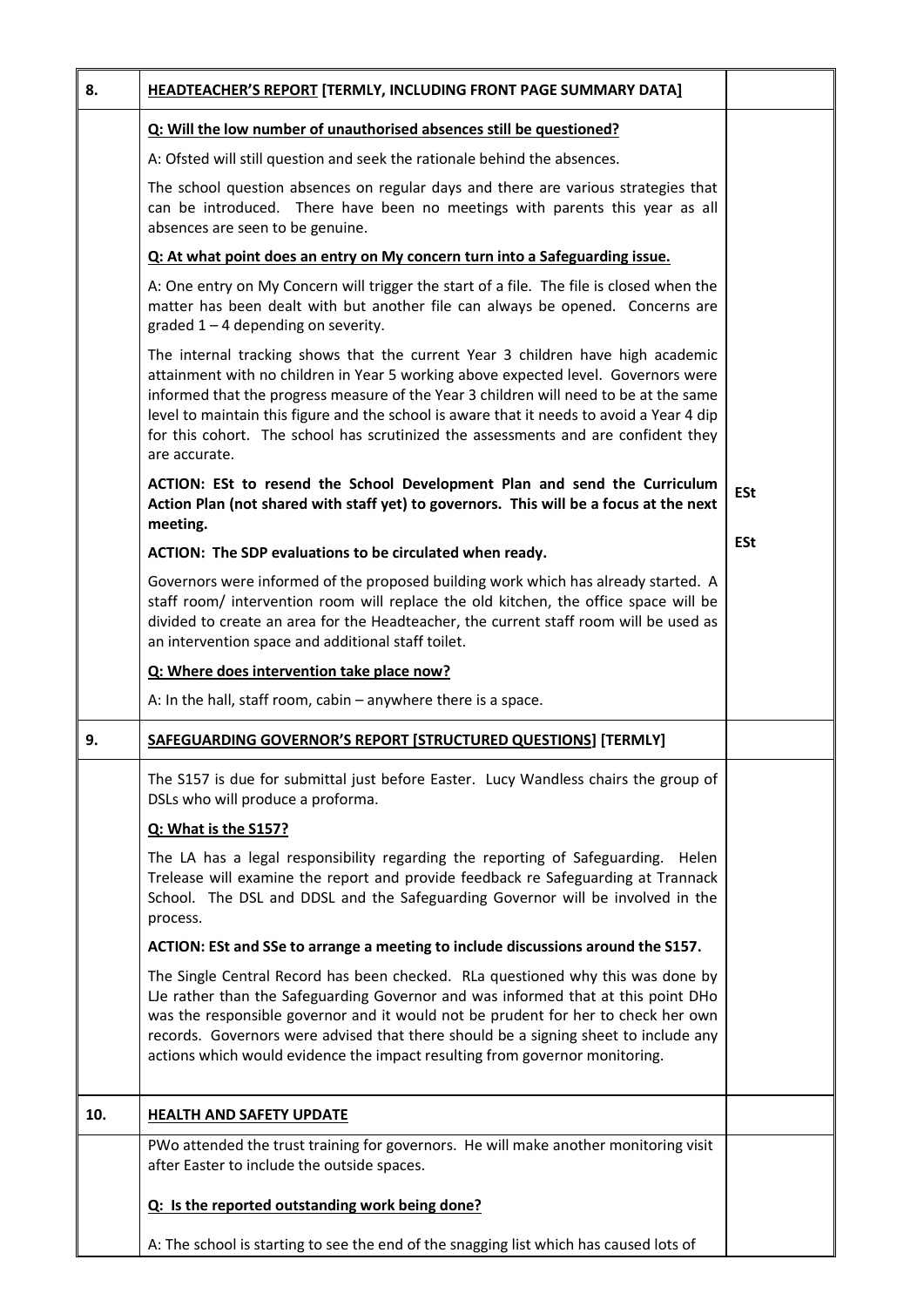|     | frustration. The trust has been working hard but the level of work has been huge.<br>Governors discussed that at some point there needs to be a press release and a time                                                                                                                                                  |            |
|-----|---------------------------------------------------------------------------------------------------------------------------------------------------------------------------------------------------------------------------------------------------------------------------------------------------------------------------|------------|
|     | of celebration.                                                                                                                                                                                                                                                                                                           |            |
|     | The Parago system is in place for other building work and Richard Gibbons has<br>completed significant work on compliance. ESt informed the governors that she<br>could not have managed the building work without the support of the premises team.                                                                      |            |
|     | KTh questioned whether there is the opportunity for any savings from the purchase<br>of SLAs.                                                                                                                                                                                                                             |            |
|     | Q: Does each school purchase these separately?                                                                                                                                                                                                                                                                            |            |
|     | A: Yes. Any area where savings could be made have already been cut. The grounds<br>maintenance is due for renewal soon.                                                                                                                                                                                                   |            |
|     | Q: Does the grounds maintenance include tree inspections?                                                                                                                                                                                                                                                                 |            |
|     | A: No.                                                                                                                                                                                                                                                                                                                    |            |
|     | Q: Are there any running costs which could be reduced?                                                                                                                                                                                                                                                                    |            |
|     | A: There are potential savings on energy. The gas heaters will be removed and<br>replaced with electric heaters. The school has received a number of estimated water<br>bills and now the meter has been read has resulted in a large invoice. Governors<br>suggested that the school needs to ensure there are no leaks. |            |
|     | The governors will be involved in any substantial changes to reduce costs.                                                                                                                                                                                                                                                |            |
| 11. | SELECTED TOPICS FROM STRUCTURED QUESTIONS                                                                                                                                                                                                                                                                                 |            |
|     | Rla and ESt to prepare answers to a selection of the questions.                                                                                                                                                                                                                                                           |            |
| 12. | FEEDBACK ON GOVERNOR MONITORING VISITS                                                                                                                                                                                                                                                                                    |            |
|     | PWo has carried out a Health and Safety walk and has completed the form covering<br>his visit during SATs week.                                                                                                                                                                                                           |            |
|     | The Learning Walk planned for today has been postponed.                                                                                                                                                                                                                                                                   |            |
|     | PWo to meet with Martin Tregenza to discuss Sports Premium.                                                                                                                                                                                                                                                               | <b>PWo</b> |
| 13. | FOCUS ITEMS AND UPDATES [Eg. policies; changes to the curriculum; etc]                                                                                                                                                                                                                                                    |            |
|     | <b>Key Challenges</b><br>а.                                                                                                                                                                                                                                                                                               |            |
|     | RLa asked the governors to name 2 key issues of the school. Governors replied that<br>these would be children with SEN and finances.                                                                                                                                                                                      |            |
|     | Key learning issues - governors were asked which areas of education and learning<br>they would consider needed a focus. These were identified as managing mixed age<br>classes, differences in cohorts, greater depth, Year 4 dip, ensuring progress is<br>maintained each year.                                          |            |
|     | RLa asked governors whether they see the school promoting these areas during<br>monitoring visits. These issues should be included in the SDP and should be seen to<br>be addressed throughout the school.                                                                                                                |            |
|     | Focus for the curriculum<br>b.                                                                                                                                                                                                                                                                                            |            |
|     | The Intent Statement has been written. This could be an approach for governors to<br>take during the learning walks. Governors should look generally at the curriculum,<br>how it is planned, where it is coming from and where it is going to.                                                                           |            |
|     | <b>ACTION: ESt to send Curriculum Statement to governors.</b>                                                                                                                                                                                                                                                             | <b>ESt</b> |